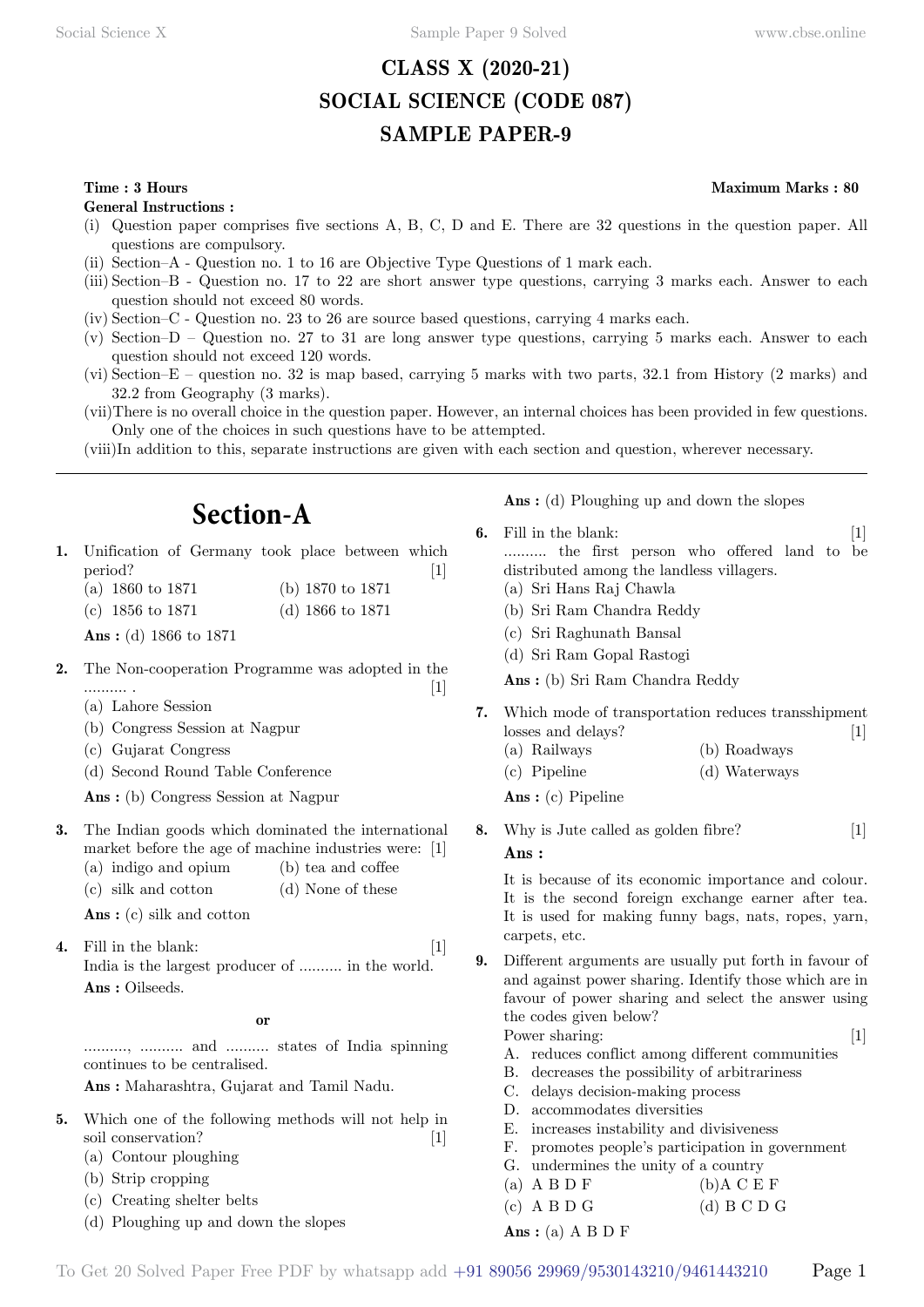**10.** Which type of Government is famous as Panchayati  $\text{Raj?}$  [1]

 **Ans :** Rural Local Government is popularly famous/ known by the name Panchayati Raj.

 **o**

Give one example to show the importance of Judiciary in federalism .......... .

 **Ans :** Judiciary in a federation plays the role of a watch dog. It solves/prevents conflicts that arise between the centre and the states and among other federal units.

**11.** What are various the challenges before political parties in India? [1]

 **Ans :** The Lock of Internal Democracy, Dynastic succession, Role of money and Muscle power.

 **o**

What are the main features of congress ideology?  **Ans :**

The main features are secularism, welfare of the weaker sections and minorities, liberalisation and global.

**12.** Study the given pie chart carefully and answer the following question: [1]



Which state is the leading producer of iron ore? What is its share?

 **Ans :** Karnataka - 26%

**13.** In the question given below, there are two statements marked as Assertion (A) and Reason (R). Read the statements and choose the correct option. [1] **Assertion (A):** Credit would be useful or not depends on the risk involved in a situation.

**Reason (R):** The chance of benefiting from credit in highest in agriculture sector.

Options:

- (a) If both  $(A)$  and  $(R)$  are true, and  $(R)$  is the correct explanation of (A)
- (b) Both (A) and (R) are true, but (R) is not the correct explanation of (A)
- (c) If  $(A)$  is true, but  $(R)$  is false
- (d) If both (A) and (R) are false

 **Ans :** (c) (A) is true, but (R) is false

- **14.** All economic activities that directly involve conversion of natural resources are classified under. [1] (a) Secondary sector (b) Primary sector
	- (c) Tertiary sector (d) Government sector

 **Ans :** (b) Primary sector

 **o**

In the context of democracies, which of the following ideas is correct-democracies have successfully eliminated:

- (a) conflicts among people.
- (b) economic inequalities among people.
- (c) differences of opinion about how marginalised sections are to be treated.
- (d) the idea of political inequality.

 **Ans :** (d) the idea of political inequality.

- **15.** The sectors are classified into public and private sector on the basis of: [1]
	- (a) employment condition
	- (b) the nature of economic activity
	- (c) ownership of enterprises
	- (d) number of workers employed in the enterprise
	- **Ans :** (c) ownership of enterprises
- **16.** Match the following: [1]

|     | Problem faced by<br>farming sector              |    | Some<br>possible<br>measures                                                     |
|-----|-------------------------------------------------|----|----------------------------------------------------------------------------------|
| (a) | Setting up agro-<br>based mills                 | 1. | Unirrigated land                                                                 |
| (b) | C o o p e r a t i v e<br>marketing societies    | 2. | Low prices for crops                                                             |
| (c) | Procurement of<br>foodgrains by<br>government   | 3. | Debt burden                                                                      |
| (d) | Construction of<br>canals by the<br>government  | 4. | No job in the off<br>season                                                      |
| (e) | Banks to provide<br>credit with low<br>interest | 5. | Compelled to sell<br>their grains to the<br>local traders soon<br>after harvest. |

 **Ans :** 1. - (d.), 2. - (c), 3. - (e), 4. - (a), 5. - (b).

# **Section-B**

**17.** Describe the incidence of Jallianwala Bagh Massacre.[3]  **Ans :**

On 13th April 1919, a large crowd gathered in the enclosed ground of Jallianwala Bagh some people to protest against the British government's repressive measures, while others to attend the annual Baishakhi fair. There people were note aware of the imposition of Marshal a Law in the city. General Dyer, the commander, blocked the exit points of the Bagh and opened fire upon the innocent citizens. Dyer's intention was to produce a 'moral effect' and terrorise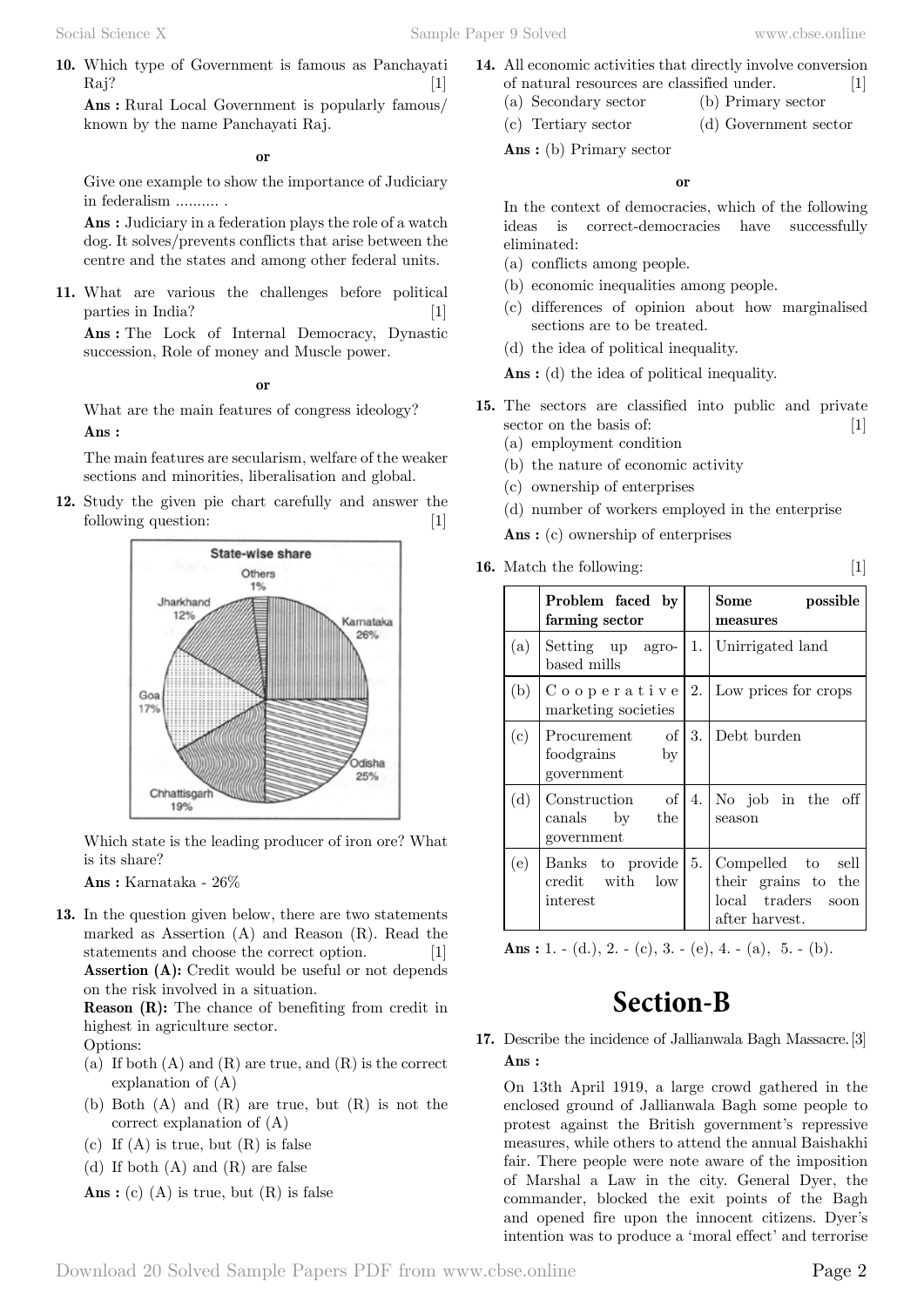the satyagrahis. Hundreds of innocent people including women and children were killed and wounded due to this indiscriminate firing by the British soldiers, which ultimately led to nation-wide outrage. Jallianwala Bagh incident was the most brutal incident in the History of India.

- **18.** How did the Non-cooperation Movement start with middle class participation in the cities? [3]  **Ans :**
	- 1. The movement started with middle class participation in the cities.
	- 2. Thousands of students left government-controlled schools and colleges, headmasters and teachers resigned and lawyers gave up their legal practices.
	- 3. The council elections were boycotted in most provinces except Madras, where the justice party, the party of the non-brahmans, felt that entering the council was one way of gaining some powersomething that usually only Brahmans had access to.

#### **o**

What do you mean by an 'Assembly line'? Describe its use for manufacturing.

#### **Ans :**

It is a system of production where the article under construction is passed through the workshop by a conveyor belt along a line of workers, each of whom performs a single operation to it when it reaches him, a technique highly developed in the motor-car industry. It enables division of labour by process to be carried to the greatest possible extent.

### **The use of Assembly line technique of manufacturing:**

- 1. It makes mass production possible and easier.
- 2. It lowers the cost of production and hence goods are available at cheap rates.
- 3. It means higher wages and regular employment to workers.
- 4. It accelerates the process of manufacturing of machine-made goods such as cars, trucks, tractors, aeroplanes, ships, refrigerators, etc.
- **19.** Mention any three characteristics of black soil. [3]

### **Ans :**

The following are the characteristics of the black soil:

- 1. The black soil is made of clayey material and is well known for its capacity to hold moisture.
- 2. It is rich in soil nutrients, such as calcium carbonate, magnesium, potash and lime but is poor in phosphoric contents.
- 3. Black soil develops deep cracks during summer which help in proper aeration of the soil. These soils are sticky when wet end difficult to work on unless fitted just after the first shower.
- **20.** How has multi-party system strengthened democracy in India. Explain. [3]

 **Ans :**

In this system, the government is formed by various parties coming together in a coalition. Though this system appears very messy and leads to political instability, it strengthened democracy in India due to the following reasons:

- 1. It allows a variety of interests and opinions to enjoy political representation.
- 2. It provides a chance even to small and local parties to flourish and to be part of the government.
- 3. We have a multiple-party system in India. It suits India because our is a country of diverse cultures, religions, regions, languages, etc.
- 4. India is not easily absorbed by two or even

#### **o**

Describe with examples the way in which power can be shared among different social and linguistic groups

### **Ans :**

- 1. In some countries, there are constitutional and level arrangements for the representation of socially weaker sections and women in legislature and administration.
- 2. In India, Scheduled Castes (SCs) and Scheduled Tribes (STs) are given reservations in constituencies of Parliament and State Assemblies. Their measures are meant to provide them space in government and administration. This would also prevent their feeling of alienation from government.
- 3. In Belgium, the 'Community Government' provides equal representation in government to different linguistic groups of Dutch, French and German speaking people.
- **21.** How is information technology connected with globalisation have been possible without expansion of IT?  $\qquad \qquad \textbf{[3]}$

#### **Ans :**

Information and communication technology has been playing a crucial role in globalisation. For example, call centres set up in Bangaluru and Gurgaon are the means of globalisation. MNCs customer care is carried out through these call centres which are based on IT. Expansion of information technology provides latest trends of market forces and price mechanism. Internet has dramatically transformed the way in which business is conducted across the world. This helps in knowing the demand and supply of capital, goods and services. Except for physical movement of products and goods, every other transaction can be made through internet. Hence, globalisation is not possible without the expansion of IT.

In short, speedy transfer of information, capital, technology, etc. has facilitated integration of countries across the world. It is all due to information technology.

**22.** Distinguish between final goods and intermediate goods. [3]

#### **Ans :**

| <b>Final goods</b>                    | Intermediate goods                                     |  |  |
|---------------------------------------|--------------------------------------------------------|--|--|
| 1. Goods that are Goods that are used |                                                        |  |  |
|                                       | used either for final $ $ up in the process of         |  |  |
|                                       | $\frac{1}{2}$ consumption or for producing final goods |  |  |
| capital formation.                    | and services.                                          |  |  |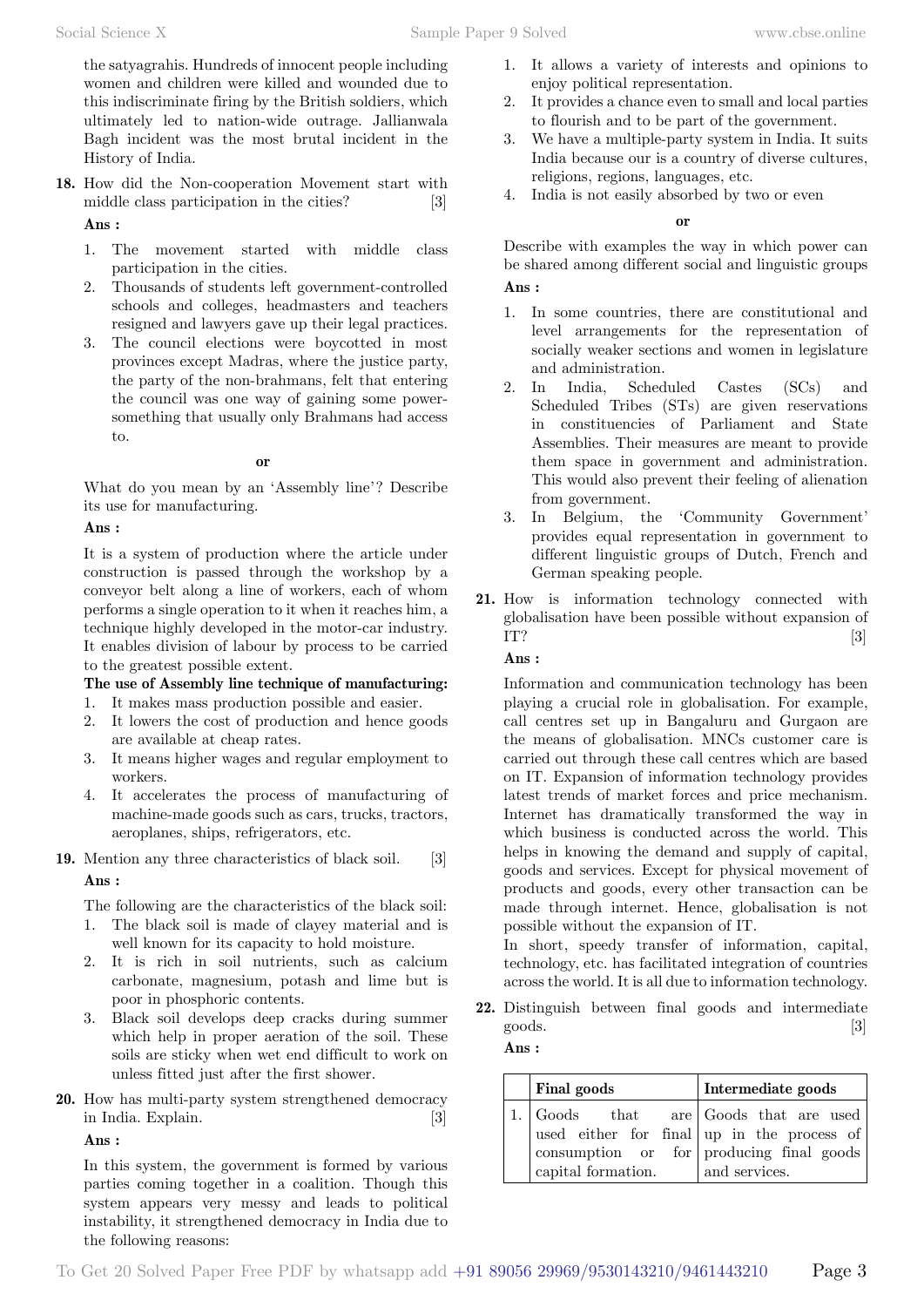#### **Ans :** (b) annexing

**Final goods Intermediate goods** 2. The value of final goods is included in the national income. The value of intermediate goods is not included in the national income. 3. **Example:** Bread, computer, TV, etc. **Example:** Cotton, wheat, piece of wood, etc.

# **Section-C**

**23.** Read the source given below and answer the questions that follows: [4]

'A nation is the culmination of a long past of endeavours, sacrifice and devotion. A heroic past, great men, glory, that is the social capital upon which one bases a national idea. To have common glories in the past, to have a common will in the present, to have performed great deeds a together, to wish to perform still more, these are the essential conditions of being a people. A nation is therefore a large-scale solidarity ..... its existence is a daily plebiscite ..... A province is its inhabitants; if anyone has the right to be consulted, it is the inhabitant. A nation never has any real interest in annexing or holding on to a country against its will. The existence of nation is a good thing, a necessity even. Their existence is a guarantee of liberty, which would be lost if the world had only one law and only one master.'

### **Answer the following MCQs by choosing the most appropriate alternatives:**

- **23.1**From whose speech have these words been quoted? [1]
- (a) Gandhiji
- (b) The French Philosopher Ernst Renan
- (c) Subhash Chandra Bose
- (d) All of these

 **Ans :** (b) The French Philosopher Ernst Renan

- **23.2**The meaning of Plebiscite is: [1]
- (a) A direct vote by which all the people of a region are asked to accept or reject a proposal.
- (b) A indirect vote by which all the people of a region are asked to accept a proposal.
- (c) Referendum
- (d) None of these

 **Ans :** (a) A direct vote by which all the people of a region are asked to accept or reject a proposal.

**23.3**A national idea is based on .......... and glory. [1] (a) real interest on heroic

- (b) guarantee of liberty
- (c) heroic past, great men
- (d) social capital

 **Ans :** (c) heroic past, great men

- **23.4**A nation never has any real interest in .......... or holding on to a country against its wall. [1]
- (a) inhabitants (b) annexing
- (c) consulted (d) None of these

**24.** Read the source given below and answer the questions that follows: [4] Ever since humans appeared on the earth, they have used different means of communication. But, the pace of change, has been rapid in modern times. Long distance communication is far easier without physical

movement of the communicator or receiver. Personal communication and mass communication including television, radio, press, films, etc. are the major means of communication in the country.

Mass communication provides entertainment and creates awareness among people about various national programmes and policies. It includes radio, television, newspapers, magazines, books and films. All India Radio (Akashwani broadcasts a variety of programmes in national, regional and local languages for various categories of people, spread over different parts of the country. Doordarshan, the national television channel of India, is one of the largest terrestrial networks in the world. It broadcasts a variety of programmes from entertainment, educational to sports, etc. for people of different age groups.

#### **Answer the following MCQs by choosing the most appropriate alternatives:**

**24.1**Long distance communication is far easier: [1]

- (a) with physical movement of the receiver
- (b) without physical movement of the communicator
- (c) different means of communication
- (d) None of these

 **Ans :** (b) without physical movement of the communicator

- **24.2**Mass communication provides .......... and .......... among people about various national programmes and policies. [1]
- (a) entertainment and create awareness
- (b) television and newspaper
- (c) doordarshan and national television
- (d) entertainment and educational to spot

 **Ans :** (a) entertainment and create awareness

- **24.3**In which country, mass communication has a significant role to pay, [1]
- (a) England (b) Japan
- (c) India (d) USA

 **Ans :** (c) India

- **24.4**Doordarshan, the national television channel of India, is one of the largest. [1]
- (a) Roadways in the world
- (b) Terrestrial networks in the world
- (c) Railway networks in the world
- (d) None of these

 **Ans :** (b) Terrestrial networks in the world

**25.** Read the source given below and answer the questions that follows: [4] Nannu is a daily wage earner. He lives in Welcome Mazdoor Colony, a slum habitation in East Delhi. He lost his ration card and applied for a duplicate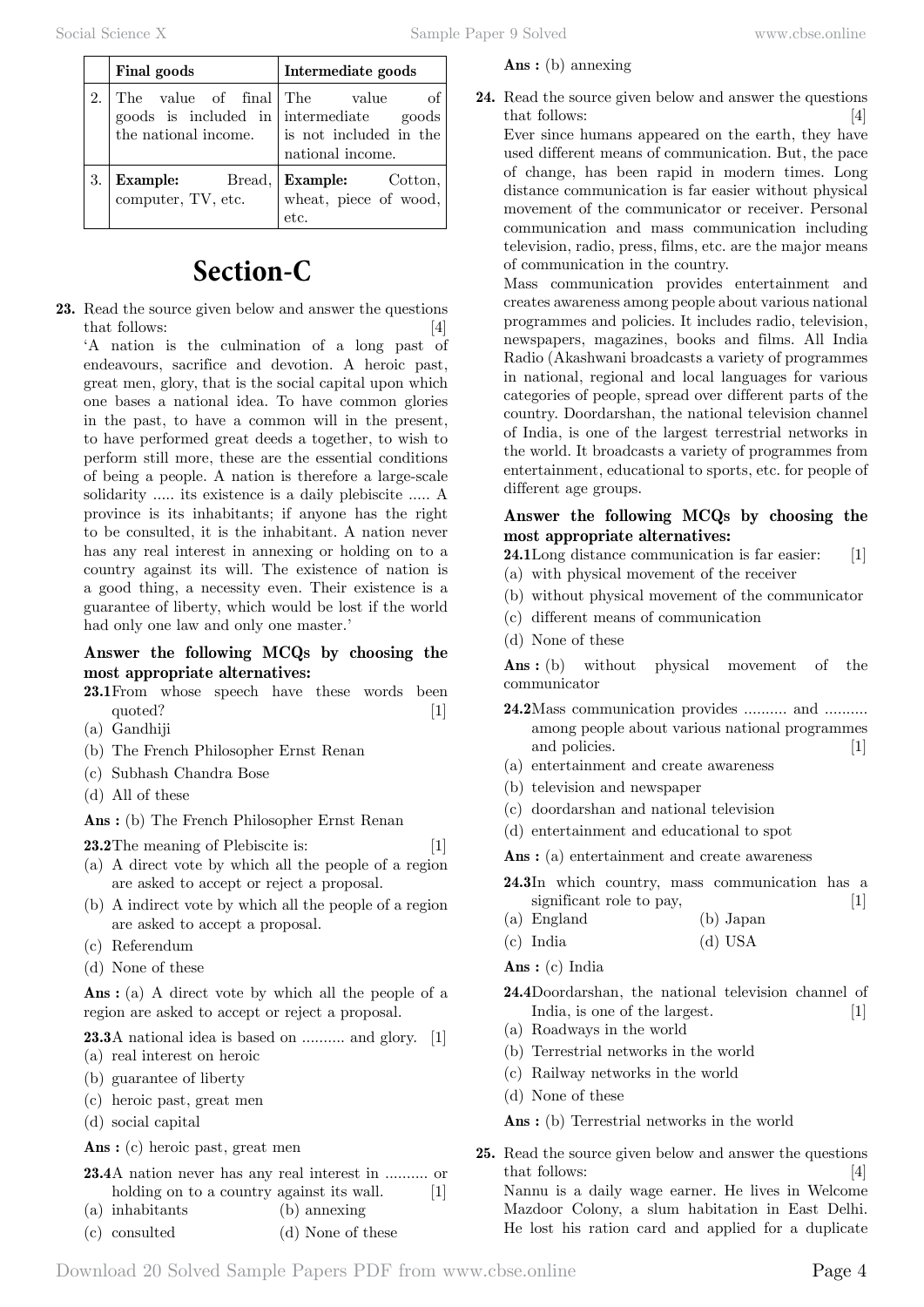one in January 2004. He made several rounds to the local Food and Civil Supplies office for the next three months. But the clerks and officials would not even look at him, leave alone do his job or bother to tell him the status of his application. Ultimately, he filed an application under the Right to Information Act asking for the daily progress made on his application, names of the officials, who were supposed to act on his application and what action would be taken against these officials for their inaction. Within a week of filing application under the Right to Information Act, he was visited by an inspector from the Food Department, who informed him that the card had been made and he could collect it from the office. When Nannu went to collect his card next day, he was given a very warm treatment by the Food and Supply Officer (FSO), who is the head of a Circle. The FSO offered him tea and requested him to withdraw his application under the Right to Information, since his work had already been done.

#### **Answer the following MCQs by choosing the most appropriate alternatives:**

| 25.1 Where is the Nannu live? |                |  |
|-------------------------------|----------------|--|
| (a) West Delhi                | (b) East Delhi |  |

| $\sqrt{ }$ |                 |                 |
|------------|-----------------|-----------------|
|            | (c) South Delhi | (d) North Delhi |

 **Ans :** (b) East Delhi

**25.2**In which year Nannu applied for a duplicate ration card? [1]

- (a) January 2004 (b) March 2004
- (c) April 2004 (d) May 2004

 **Ans :** (a) January 2004

- **25.3**The FSO offered him tea and requested him to withdraw his application under the .......... . [1]
- (a) Right to vote
- (b) Right to inspection
- (c) Right to information
- (d) None of these
- **Ans :** (c) Right to information
- **25.4** Nannu made several rounds to the local food and civil supplies office for the next .......... . [1]
- (a) Two months
- (b) One months
- (c) Four months
- (d) Three months

 **Ans :** (d) Three months

**26.** Read the source given below and answer the questions that follows: [4] Indian buyers have a greater choice of goods than they did two decades back. This is closely associated with

the process of ..... 26.1 ..... . Markets in India are selling goods produced in many other countries. This means there is increasing ..... 26.2 ..... with other countries. Moreover, the rising number of brands that we see in the markets might be produced by MNCs in India. MNCs are investing in India because ..... 26.3 ...... . While consumers have more choices in the market, the effect of rising ..... 26.4 ..... and technology has meant greater competition among the producers.

| Fill in the blanks:                |  |
|------------------------------------|--|
| $26.1(a)$ technology               |  |
| (b) globalisation                  |  |
| (c) integration                    |  |
| (d) competition                    |  |
| $\mathbf{Ans} :$ (b) globalisation |  |
| $26.2(a)$ integration              |  |

- (b) competition
- (c) technology
- (d) investment

 **Ans :** (a) integration

**26.3**(a) integration [1]

(b) investment

(c) they get relatively cheaper labour and India offers a huge market for their products.

(d) they get relatively cheaper competition and India small market for their products.

 **Ans :** (c) they get relatively cheaper labour and India offers a huge market for their products.

- **26.4**(a) technology [1] (b) competition (c) investment
	- (d) integration

 **Ans :** (c) investment

# **Section-D**

- **27.** Describe the explosive conditions prevailed in Balkans after 1871 in Europe. [5]  **Ans :**
	- 1. **Balkan region:** The Balkans was a region of geographical and ethnic variation comprising modern day Romania, Bulgaria, Albania Greece, Macedonia, Croatia, Bosnia-Harzegovina, Slovenia, Serbia and Montengro whose inhabitants were broadly known as the Slaves.
	- 2. **Explosive region:** A large part of the Balkans was under the control of the Ottoman Empire. The ideas of the romantic nationalism in the Balkans, together with the disintegration of the Ottoman Empire made this region very explosive.
	- Intense conflict: At the different Slavic nationalities struggled to define their identity and independence, the Balkan area became the area of intense conflict.
	- 4. **Internal conflict:** The Balkan states were jealous of each other and each hoped to gain more territory at the expense of other. Balkans also became an area of big power rivalry.
	- 5. **Series of wars:** European powers like Russia, Germany, England, Austria- Hungary were keen on countering the hold of other powers over the Balkans. This led to a series of wars in the region and finally, the First World War.

 **o**

What role did the women play in the Civil Disobedience Movement? What was Gandhiji opinion about them?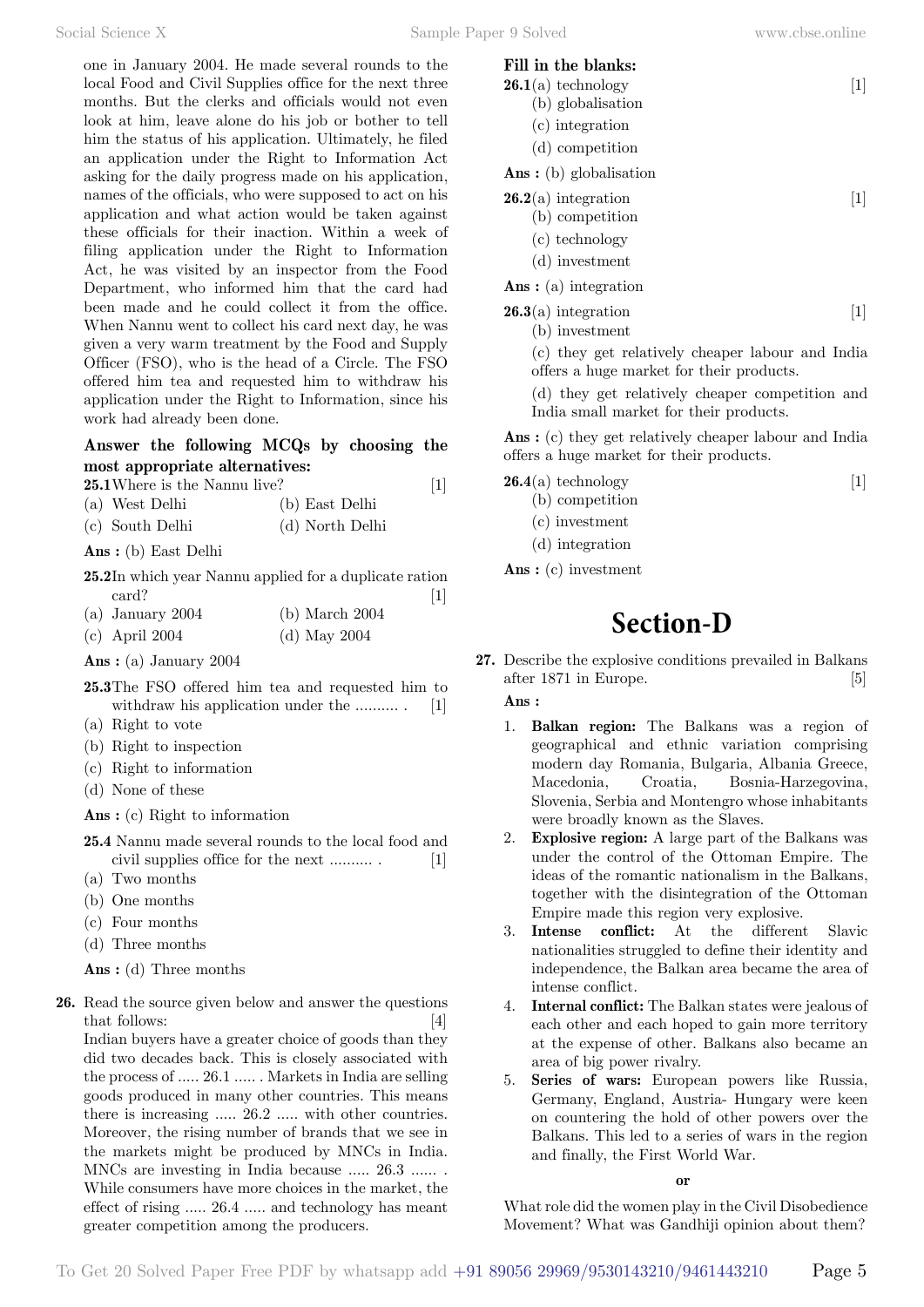### **Ans :**

The most remarkable feature of the Civil Disobedience Movement was the participation of the women. On Gandhiji's call thousands of women came out of their homes to listen to Gandhiji.

- 1. Gandhiji had made a special appeal to the women prevent people from going to the shops selling foreign cloth and liquor.
- 2. Thousands of women responded to his call, participated in a big way in protest marches. They manufactured salt, picketed foreign cloth and liquor shops.
- 3. In urban areas women were from high caste families. In rural areas they came from the rich peasant households.
- 4. Moved by Gandhiji's call, they began to see service to the nation as a sacred duty of women.
- 5. Yet, this increased public role did not necessarily mean any radical change in the way the position of women was visualised.
- 6. Gandhiji was convinced that it was the duty of women to look after home and hearth, be good mothers and good wines.
- 7. And for a long times the congress was reluctant to allow women to hold any position of authority within the organisation. It was keen only on their symbolic presence.
- **28.** Discuss the role of NTPC in paving the way to control environmental degradation. [5]

#### **Ans :**

NTPC is a major power providing corporation in India. It has ISO certification for EMS (Environmental Management System) 14001. The Corporation has a proactive approach for preserving the national environment and resources like water oil, gas and fuels in places where it is setting up power plants. This is achieved through the following methods:

- 1. Optimum utilisation of equipment adopting latest techniques and upgrading existing equipment.
- 2. Minimising waste generation by maximising ash utilisation.
- 3. Reducing environmental pollution through ash and management, ash water recycling system and liquid waste management,
- 4. Providing green belts for nurturing ecological balances and encouraging afforestation.
- 5. Ecological monitoring reviews and online database management for all its power stations. The inputs, outputs, factors of production, etc.

#### **o**

Why do you think areas with high annual rainfall and high population densely will face water scarcity? Give reasons.

### **Ans :**

We think that the areas with high annual rainfall and high population density will face water scarcity on account of the following reasons:

- 1. An increase in population, increase the demand for fresh drinking watern require to fulfill the needs of population.
- 2. The areas receiving heavy rain must have capacity to store the rainwater till the rain comes upto

next season.

- 3. Over population has increased the construction work. For all things water demand is increased.
- 4. Overpopulation and industrialisation have also polluted water that create another form of problem of scarcity of water.
- 5. Our overpopulation creates circumstances of generating electricity as well as demand of power energy resources than there is a problem of flood control.
- **29.** Describe any five constitutional provisions that make India a secular state. [5]

 **Ans :**

A state that has no official religion and grants equal status to all religions is called as Secular States. In the other words secularism means the non-interference of Government in religion as it has no particular religion of its own.

#### **The Constitution of India ensures secularism:**

- 1. **No official language:** There is no official religion for the Indian states.
- 2. **Special status to any religion:** Unlike the status of Buddhism in Sri Lanka, that of Islam in Pakistan and Christianity in England, our constitution does not give a special status to any religion.
- 3. **Fundamental rights:** Under the rights to freedom our constitution provides to all individuals and communities freedom to prefers, practise and propagate any religion, or not to follow any.
- 4. **Intervention of the state within religious communities:** The constitution allows the state to intervene in the matters of religion in order to ensure equality within religious communities.
- 5. **Equality:** The constitution allows the state to intervene in the matters of religion in order to ensure equality within religious committees. Te ensure equality, untouchability banned.
- **30.** It is said that in India's federal system the Central Government is more powerful vis-a-vis the state governments. Explain. [5]

### **Ans :**

In India's federal system, the central government is considered more powerful than the state governments because of the following reasons:

- 1. There are certain subjects on which both the Central and the State Governments are competent to enact laws. But if there is any conflict between the two sets of laws, then the central law will prevail over the state law. Such subjects are given in the concurrent list.
- 2. If the President Rule is declared in a state, the State Government is dismissed. The State's administration comes under the Central Government. The Governor acts on the advice of the president and in turn, the president acts on the advice of the Central Government.
- 3. If Rajya Sabha passes a resolution with its twothirds majority that a certain subject in the state list has become of a national importance, the Parliament can enact law on that subject.
- 4. State Governments always depend on the centre for financial help.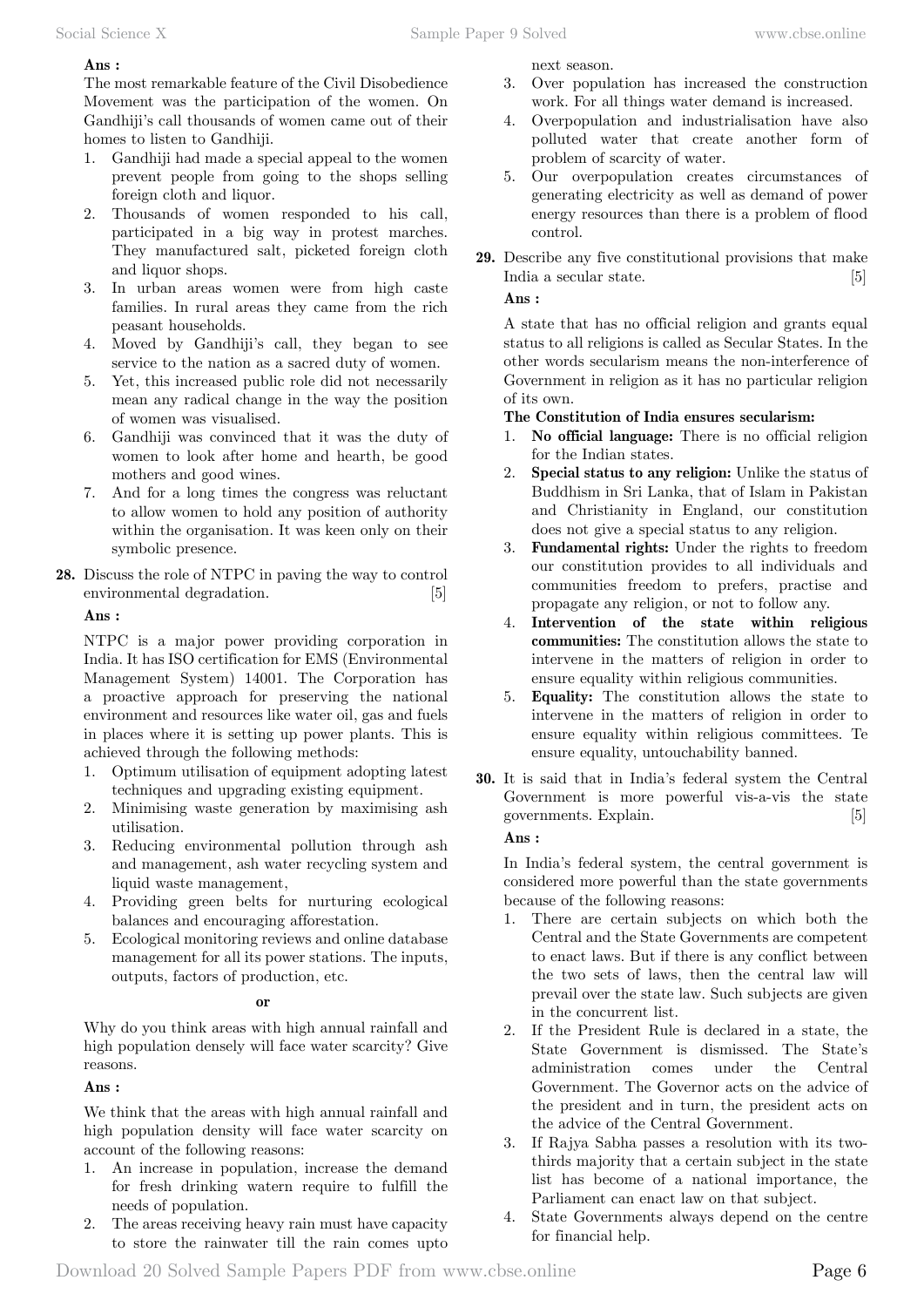- **31.** "Technology has stimulated the globalisation process". Support the statement with examples. [5]  **Ans :**
	- 1. **Improvement transportation:** In the last 70 years, there have been a lot of improvements in transportation techno-1ogy. This has made faster delivery of goods across long distance at lower costs.
	- 2. **Improvement in information and communication technology:** There have been a rapid development in information and communication technology, i.e. internet, computer, etc. They have made easy access to any person or place across the world.
	- 3. **Telecommunication:** Telecommunication facilities like telephone, telegraph, mobile, fax are used to connect people in the world. This has been made possible due to satellite communication devices.
	- 4. **Computers:** They have now entered almost in every field of activity. In the amazing world of internet, we can obtain and share information on almost anything.
	- 5. **Internet:** Internet also allows us to send instant electronic mail (e-mail) and talk to any person (voice mail) across the world at negligible cost. Even the payment of money from one bank to another can be made through net banking.
	- 6. **Liberalisation:** Nations have removed many of the barriers to foreign trade and foreign investment and thus, promoted and facilitated globalisation.
	- 7. **Multinational Corporations:** MNCs have increased foreign investment and foreign trade which has led to greater integration of production and markets across countries and thereby globalisation process.
	- 8. **Multilateral Trade Agreement:** This is to promote foreign trade and free flow of investment.

#### **o**

"Opposition party plays a crucial role in democratic government". Explain

#### **Ans :**

An effective, vigilant, responsible and responsive opposition is the lifeblood and backbone of a democracy. It plays a crucial and vital role in the democratic set up of the government. It plays both positive role and negative role.

#### **Positive Role of Opposition:**

- 1. It ensures that the 'Ruling Party' doesn't misuse its power.
- 2. It exposes the weaknesses of the ruling party.
- 3. It keeps a close watch on the bills and expenditure of the government.
- 4. It ensures that the rights and the liberties of the citizens are not curtailed and encroached on by the government.
- 5. It exposes the anti-people policies of the government outside the Parliament through demonstrations, inside the Parliament through various questions, motions and cut motions.
- 6. Opposition asks questions concerning the working of various departments, misuse of power by the civil servants and lapses on the part of the government.
- 7. It provides a political alternative if the ruling

party loses the confidence of the people and falls on the floor of the Parliament.

8. It helps ventilate the grievances of the people and helps the government know their problems. Thus, it helps the government in the formation of policies.

#### **Negative Role of Opposition:**

- 1. Opposition simply opposes and criticises all governmental measures and doesn't propose alternative measures or solutions of the problems that plague the nation. It fails to provide constructive suggestions or solutions.
- 2. It aims at dislodging and discrediting the government.
- 3. Through stalling the proceedings of the parliament and through dharnas and gheraos, it curtails the progress of the country.

In short, opposition should oppose, not obstruct, criticise not stall the working of the administration.

# **Section-E**

### **MAP SKILL BASED QUESTIO**

- **32.** (a) Two features A and B are marked on the given outline map of India. Identify these features with the help of the information provided and write their correct names on the lines marked on the map.  $[2]$ 
	- (A) Place where the Indian National Congress Session was held in September 1920.
	- (B) The place where the cotton mill workers satyagraha organised in 1918.
	- (b) On the given political map of India, locate and label the following with appropriate symbol:
		- (i) The Khetri mines.
		- (ii) A Software-Technology Park in Karnataka.
		- (iii) The Southernmost city of the North-south Corridor.
		- (iv) Kandla Seaport. [5]